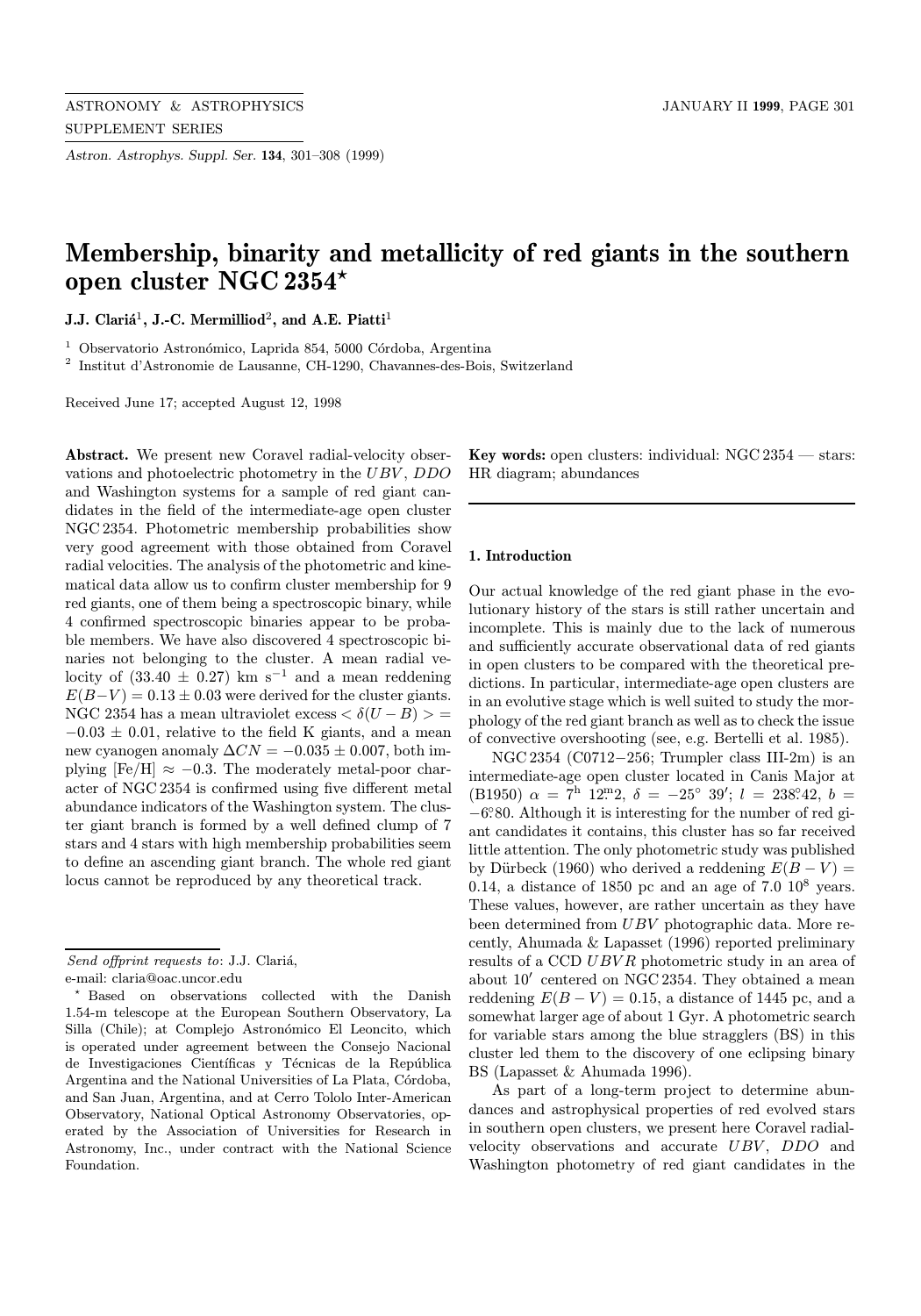field of NGC 2354. The present data are used to discuss cluster membership, to detect spectroscopic binaries among the red giants, to determine individual  $E(B - V)$ colour excesses as well as to derive the cluster metal content. Preliminary results on the NGC 2354 red giants were published by Clariá & Piatti (1994).

## 2. The observational material

## 2.1. Photometric observations

A total of 27 stars in the field of NGC 2354 brighter than  $V = 13.1$  and redder than  $B - V = 0.78$ , were selected as red giant candidates from the colour-magnitude diagram published by Dürbeck (1960). With the exception of one star (#152), all the red giant candidates were observed in the Washington photometric system (Canterna 1976), while nineteen of them with  $V \leq 11.9$  were observed in the UBV and DDO systems with the purpose of obtaining additional information about their reddening and metallicity. Three additional stars fainter than  $V = 11.9$  were also observed in the UBV system.

The photometric data reported here were obtained at Cerro Tololo Inter-American Observatory (CTIO) using the 0.6- and 1.0-m telescopes in January 1992 and January 1993. Single-channel pulse-counting photometers were used at CTIO in conjunction with dry-ice cooled Hamamatsu R943-02 and EMI 9781A photomultipliers for the UBV and DDO observations, while Hamamatsu R943-02 and RCA 31034A phototubes were used for the  $CMT_1T_2$  observations. Only the four primary filters of the DDO system were used, since they provide adequate information for the present purposes. Mean UBV, DDO and  $CMT_1T_2$  extinction coefficients for CTIO were used to reduce the photometric data, and nightly observations of about 13-15 standard stars from the lists of Cousins (1973, 1974), Graham (1982), McClure (1976), Dean (1981) and Canterna (1976), were used to place the observations in the standard UBV , DDO and Washington systems. Some UBV measurements were also done in March 1992 at the Complejo Astronómico El Leoncito (CASLEO) using the 2.15-m telescope and the photopolarimeter VATPOL (Magalhães et al. 1986), which has two Ga-As RCA 31034 phototubes refrigerated with dry ice. Mean extinction coefficients derived by Minniti et al. (1989) for CASLEO were used. A comparison of the observed mean values with the published ones for the standard stars yields the external mean errors of a single UBV, DDO and  $CMT_1T_2$ observation, an indication of how closely the standard systems have been reproduced. External mean errors of the UBV and Washington photometries range between 0.01 and 0.02 mag, while those of the DDO photometry are typically lower than 0.01 mag.

The observed  $UBV$ ,  $DDO$  and Washington photometric data together with their mean internal errors  $\sigma$ , in units

|  | Table 1. Washington photometry of red giant candidates |  |  |  |  |
|--|--------------------------------------------------------|--|--|--|--|
|--|--------------------------------------------------------|--|--|--|--|

| No  | $C-M$ | $\sigma$       | $M-T_1$ | $\sigma$        | $T_1 - T_2$ | $\sigma$       | $T_1$  | $\sigma$       | $n_3$            |
|-----|-------|----------------|---------|-----------------|-------------|----------------|--------|----------------|------------------|
| 11  | 1.382 | 29             | 0.970   | 30              | 0.653       | 6              | 10.898 | 5              | $\,2$            |
| 37  | 1.243 | 42             | 0.835   | 6               | 0.577       | $\overline{2}$ | 11.397 | $\overline{2}$ | $\boldsymbol{2}$ |
| 46  | 1.256 | 8              | 0.848   | 3               | 0.599       | 17             | 12.299 | 12             | 3                |
| 47  | 1.296 | 5              | 0.811   | 12              | 0.537       | 16             | 10.354 | 47             | $\overline{2}$   |
| 59  | 1.287 | 31             | 0.868   | $\overline{7}$  | 0.601       | $\overline{4}$ | 12.414 | 3              | 3                |
| 66  | 1.240 | 25             | 0.835   | $\overline{2}$  | 0.585       | 11             | 11.105 | 6              | $\overline{2}$   |
| 91  | 1.166 | 17             | 0.838   | 23              | 0.570       | 20             | 11.082 | 15             | 3                |
| 113 | 1.094 | 3              | 0.744   | 17              | 0.523       | $\overline{4}$ | 11.236 | 28             | 3                |
| 125 | 1.115 | 11             | 0.765   | 12              | 0.538       | 11             | 11.231 | 25             | $\overline{2}$   |
| 161 | 1.118 | 9              | 0.728   | $6\phantom{1}6$ | 0.471       | $\overline{4}$ | 9.326  | 21             | 3                |
| 166 | 1.267 | 5              | 0.833   | 29              | 0.544       | 4              | 10.648 | 9              | $\overline{2}$   |
| 167 | 1.157 | 8              | 0.817   | 8               | 0.576       | 5              | 12.064 | 8              | 3                |
| 179 | 0.888 | $\overline{4}$ | 0.696   | $\overline{2}$  | 0.488       | 27             | 10.893 | 37             | 3                |
| 183 | 1.397 | 31             | 0.962   | 20              | 0.631       | 12             | 10.969 | 15             | 3                |
| 184 | 1.619 | 10             | 1.133   | $\overline{2}$  | 0.774       | 7              | 10.866 | 6              | $\overline{2}$   |
| 198 | 1.124 | 10             | 0.884   | 10              | 0.650       | 8              | 11.795 | 10             | 3                |
| 200 | 2.075 | $\mathbf{1}$   | 1.285   | 3               | 0.837       | 16             | 8.916  | 35             | $\overline{2}$   |
| 205 | 1.350 | 3              | 0.872   | 17              | 0.567       | $\overline{4}$ | 10.793 | 24             | $\boldsymbol{2}$ |
| 217 | 1.029 | 10             | 0.714   | $\,2$           | 0.467       | 12             | 9.635  | 16             | $\overline{2}$   |
| 219 | 0.907 | 29             | 0.707   | $\mathbf{1}$    | 0.485       | 3              | 10.562 | 13             | $\,2$            |
| 248 | 1.320 | 62             | 0.782   | 27              | 0.557       | 55             | 9.633  | 179            | $\overline{2}$   |
| 269 | 1.175 | 8              | 0.792   | 9               | 0.531       | $\overline{4}$ | 11.175 | 11             | $\overline{2}$   |
| 292 | 1.475 | 25             | 0.889   | 17              | 0.562       | 4              | 9.803  | 31             | $\overline{2}$   |
| 293 | 1.173 | 28             | 0.797   | 37              | 0.841       | 10             | 10.119 | 52             | $\overline{2}$   |
| 298 | 1.121 | $\overline{2}$ | 0.802   | 5               | 0.534       | $\overline{2}$ | 11.479 | 10             | $\,3$            |

of 0.001 mag, are given in Tables 1 and 2 (using the numbering system of Dürbeck 1960), where  $n_1, n_2$ , and  $n_3$  indicate the number of nights on which each star was observed in the UBV, DDO, and  $CMT_1T_2$  systems, respectively. Stars #292, 293 and 298 in the tables are those denoted as B, C, and H, respectively, by Dürbeck. A comparison of the previous photographic V and  $B - V$  data of Dürbeck (1960) and the present photoelectric ones is rather poor, the mean differences (previous minus present value) being:  $\Delta V = -0.05 \pm 0.20$  (s.d.) and  $\Delta (B - V) = 0.04 \pm 0.19$ (s.d.). The large standard deviations are almost entirely due to the low accuracy of Dürbeck's photographic data. However, if the four most discrepant stars #47, 161, 200 and 248 are omitted, the mean differences are:  $\Delta V = 0.04$  $\pm$  0.10 and  $\Delta(B - V) = 0.04 \pm 0.07$ .

## 2.2. Coravel radial velocities

Radial velocity observations have been obtained in February 1989, March 1990 and January 1994 and 1995 with the radial velocity scanner CORAVEL (Baranne et al. 1979) installed on the 1.54 m Danish telescope at the ESO observatory at La Silla (Chile). The candidate giants were selected from the list of Dürbeck (1960). It appears that star #157 ( $V = 11.04$ ,  $B - V = 1.31$ ) has been inadvertently dropped from the list. We shall try to get some observations for this object because it could be a probable member lying on the ascending giant branch. Usually three observations were obtained for non variable, member stars, while binaries received more attention. The radial velocity system is that defined by Mayor & Maurice (1985)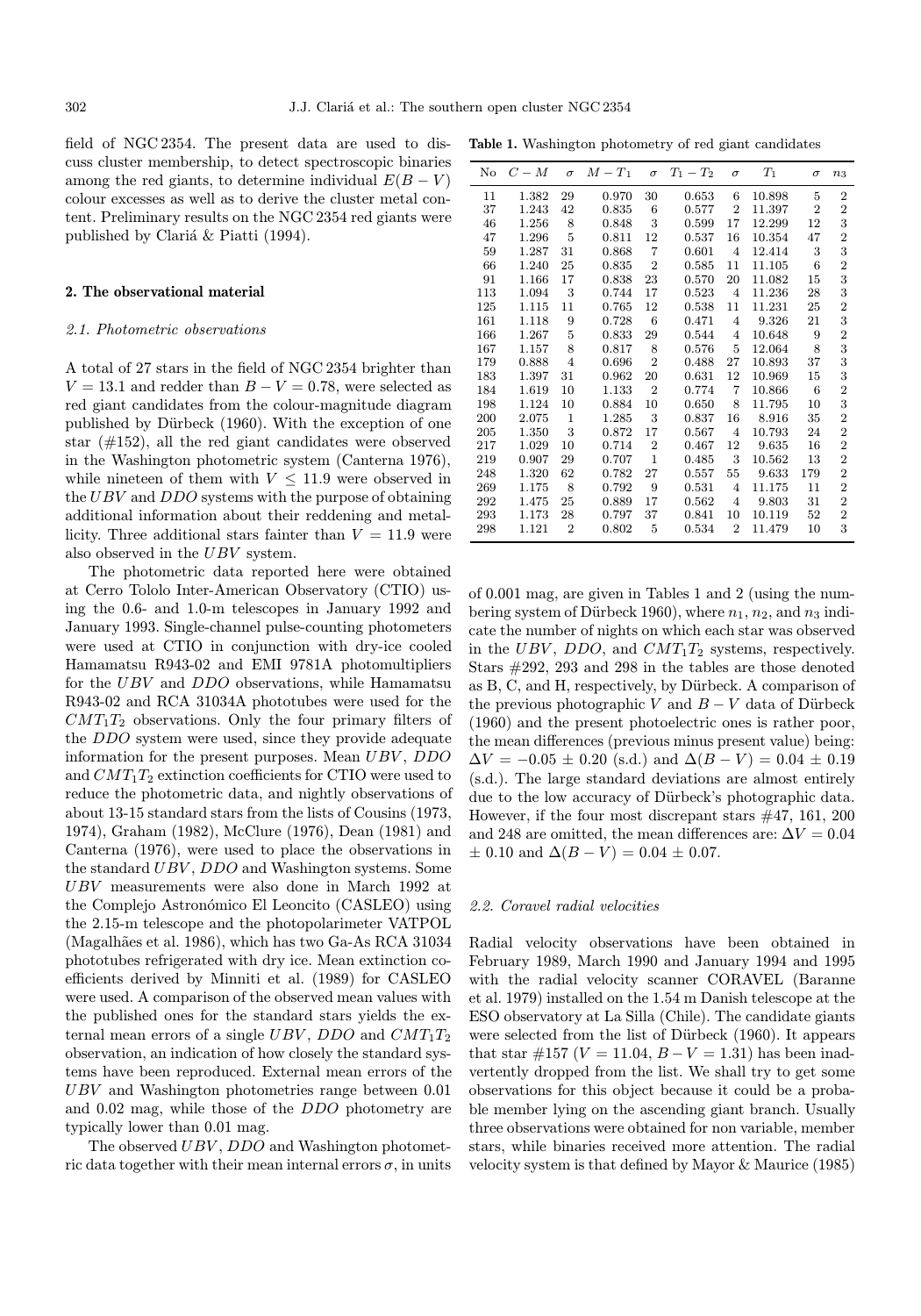Table 2. UBV and DDO photometry of red giant candidates in NGC 2354

| Star | V      | $\sigma$       | $B-V$ | $\sigma$       | $U-B$  | $\sigma$ | $n_1$          | $C(45-48)$ | $\sigma$       | $C(42-45)$ | $\sigma$       | $C(41-42)$ | $\sigma$       | $n_2$            |
|------|--------|----------------|-------|----------------|--------|----------|----------------|------------|----------------|------------|----------------|------------|----------------|------------------|
| 11   | 11.595 | 41             | 1.182 | $\overline{2}$ | 0.840: | 121      | $\overline{2}$ | 1.242      | 1              | 0.880      | $\overline{5}$ | 0.208      | $\overline{2}$ | $\overline{2}$   |
| 47   | 10.935 | 14             | 1.050 | 27             | 0.882  | 32       | 2              | 1.203      | 1              | 0.909      | 9              | 0.178      | 1              | $\overline{2}$   |
| 59   | 12.980 | 5              | 1.137 | 11             | 0.868  | 22       | $\overline{2}$ |            |                |            |                |            |                |                  |
| 66   | 11.605 | 16             | 1.070 | 10             | 0.792  | 31       | 3              | 1.184      | 4              | 0.872      | $\overline{4}$ | 0.135      | 3              | 3                |
| 91   | 11.558 | $\overline{2}$ | 1.088 | 10             | 0.799  | 11       | 3              | 1.222      | 4              | 0.813      | 10             | 0.144      | 13             | 3                |
| 113  | 11.659 | 21             | 1.008 | 13             | 0.613  | 6        | 2              | 1.186      | 13             | 0.781      | 29             | 0.099      | 14             | 4                |
| 125  | 11.651 | 9              | 0.989 | 22             | 0.633  | 13       | 2              | 1.187      | 20             | 0.787      | 16             | 0.149      | 4              | $\overline{2}$   |
| 152  | 12.870 | 1              | 1.124 | 1              | 0.760  | 29       | 2              |            |                |            |                |            |                |                  |
| 161  | 9.818  | 21             | 0.975 | 11             | 0.739  | 5        | $\overline{2}$ | 1.156      | $\overline{2}$ | 0.815      | $\bf 5$        | 0.200      | 7              | $\overline{2}$   |
| 166  | 11.234 | 19             | 1.082 | $\overline{2}$ | 0.873  | 14       | $\overline{2}$ | 1.207      | 4              | 0.883      | 10             | 0.197      | 3              | $\overline{2}$   |
| 167  | 12.600 | 10             | 1.050 | 18             | 0.710  | 26       | 2              |            |                |            |                |            |                |                  |
| 179  | 11.428 | 90             | 0.862 | 21             | 0.454  | 41       | 2              | 1.099      | 11             | 0.684      | $\sqrt{3}$     | 0.126      | 1              | $\boldsymbol{2}$ |
| 183  | 11.655 | 16             | 1.177 | 33             | 0.975  | 19       | 3              | 1.238      | 1              | 0.928      | 18             | 0.170      | $\overline{2}$ | $\overline{2}$   |
| 184  | 11.623 | 17             | 1.380 | 20             | 1.169  | 17       | 2              | 1.335      | 11             | 1.005      | 14             | 0.222      | 19             | 4                |
| 200  | 9.755  | 22             | 1.649 | 14             | 0.938  | 5        | $\overline{2}$ | 1.428      | 7              | 1.303      | 12             | 0.271      | 6              | $\overline{2}$   |
| 205  | 11.387 | 21             | 1.149 | 1              | 0.981  | 17       | 2              | 1.242      | 13             | 0.916      | $\overline{4}$ | 0.212      | 16             | $\boldsymbol{2}$ |
| 217  | 10.019 |                | 0.939 |                | 0.647  |          | 1              | 1.150      | 1              | 0.794      | 2              | 0.135      | 4              | $\overline{2}$   |
| 219  | 11.014 | 38             | 0.867 | 1              | 0.449  | 1        | 3              | 1.119      | 10             | 0.699      | 5              | 0.119      | 4              | $\overline{2}$   |
| 248  | 10.076 | 8              | 1.052 | 19             | 0.954  | 21       | 2              | 1.196      | 11             | 0.925      | 3              | 0.238      | 7              | $\overline{2}$   |
| 269  | 11.668 | 28             | 1.041 | 13             | 0.761  | 36       | 2              | 1.166      | 12             | 0.877      | 17             | 0.150      | 25             | $\overline{2}$   |
| 292  | 10.386 | 21             | 1.190 | 4              | 1.192  | 15       | 2              | 1.250      | 3              | 0.94       | $\overline{2}$ | 0.291      | 8              | $\overline{2}$   |
| 293  | 10.610 | 17             | 1.005 | 4              | 0.771  | 3        | $\overline{2}$ | 1.175      | 3              | 0.841      | 7              | 0.184      | 11             | $\overline{2}$   |

which is a natural system for the southern CORAVEL. It corresponds to the IAU standard system defined by the faint list  $(V > 4.3)$ . Columns (2) to (7) of Table 3 give in succession the mean radial velocity and its uncertainty in [km s<sup> $-1$ ]</sup>, the number of radial-velocity observations, the ratio of the external to internal errors  $(E/I)$ , the probability  $P(\chi^2)$  that the scatter is due to random noise, the time interval covered by the observations of each star, and remarks on membership and duplicity The star designations are from Dürbek (1960). Although most stars have only three observations, the interval of time, nearly six years and the good agreement between the observations mean that binaries with periods less than about 5000 days have been detected. The probability to obtain three radial velocities at the same values over six years is quite low, although, of course, not zero.

 $V \sin i$  for the red giant members is small: either  $V \sin i$ is smaller than 1.8 km s<sup>-1</sup> or only an upper limit has been determined. The two different cases are #179 and 219, with *V* sin *i* equal to 3.8  $\pm$  1.8 and 5.6  $\pm$  1.7 km s<sup>-1</sup> respectively.

Individual observations, including the Julian dates, are listed in Table 7, which is only available in electronic form.

## 3. Analysis and discussion of the data

## 3.1. Cluster membership and interstellar reddening

The observed colour-magnitude (CM) and colour-colour (CC) diagrams of NGC 2354 with the stars listed in

Table 3. Radial velocity data of red giants in NGC 2354

| Star | $V_{\rm r}$ | $\epsilon$ | $\boldsymbol{N}$ | E/I   | $P(\chi^2)$ | $\Delta T$ | Rem    |
|------|-------------|------------|------------------|-------|-------------|------------|--------|
| 11   | 50.49       | 0.26       | 3                | 0.93  | 0.429       | 2190       | nm     |
| 37   | 15.99       | 0.35       | $\overline{2}$   | 0.68  | 0.495       | 739        | nm     |
| 46   | 73.51       | 0.42       | $\overline{2}$   | 0.78  | 0.438       | 739        | nm     |
| 47   | 79.40       | 1.57       | 3                | 7.39  | 0.000       | 2190       | nm, sb |
| 59   | 31.31       | 0.35       | 3                | 0.69  | 0.626       | 1798       | m      |
| 66   | 33.67       | 0.26       | 3                | 0.77  | 0.553       | 1798       | m      |
| 91   | 33.69       | 0.28       | 3                | 0.81  | 0.524       | 1798       | m      |
| 113  | 28.10       | 1.77       | 6                | 10.19 | 0.000       | 2836       | m?, sb |
| 125  | 32.09       | 0.27       | 3                | 0.90  | 0.445       | 1798       | m      |
| 152  | 33.84       | 0.40       | 3                | 1.35  | 0.168       | 2184       | m      |
| 161  | 43.19       | 0.19       | 3                | 0.75  | 0.570       | 2183       | nm     |
| 166  | 52.45       | 0.22       | 3                | 0.35  | 0.886       | 2185       | nm     |
| 167  | 40.18       | 0.29       | 3                | 0.16  | 0.976       | 2185       | nm     |
| 179  | 38.06       | 0.62       | 6                | 2.98  | 0.000       | 2836       | m?, sb |
| 183  | 33.80       | 0.24       | 3                | 0.85  | 0.503       | 2182       | m      |
| 184  | 34.92       | 0.62       | 3                | 2.54  | 0.002       | 2182       | m, sb? |
| 198  | 64.48       | 1.66       | 3                | 4.63  | 0.000       | 2189       | nm, sb |
| 200  | 33.08       | 0.55       | 3                | 3.03  | 0.000       | 2182       | m, sb  |
| 205  | 33.31       | 0.23       | 3                | 0.48  | 0.798       | 2182       | m      |
| 217  | 0.91        | 0.18       | 3                | 0.99  | 0.378       | 2185       | nm     |
| 219  | 31.19       | 0.37       | 4                | 1.44  | 0.125       | 2183       | m      |
| 248  | 81.91       | 1.26       | 3                | 6.65  | 0.000       | 2190       | nm, sb |
| 258  | 62.75       | 0.38       | $\overline{2}$   | 0.37  | 0.714       | 738        | nm     |
| 269  | 39.10       | 2.02       | $\mathbf 5$      | 11.71 | 0.000       | 2835       | m?, sb |
| 292  | 42.78       | 0.19       | 3                | 0.36  | 0.876       | 2184       | nm     |
| 293  | 52.81       | 0.21       | 3                | 0.42  | 0.842       | 2189       | nm     |
| 298  | 19.52       | 2.45       | 3                | 7.80  | 0.000       | 2189       | nm, sb |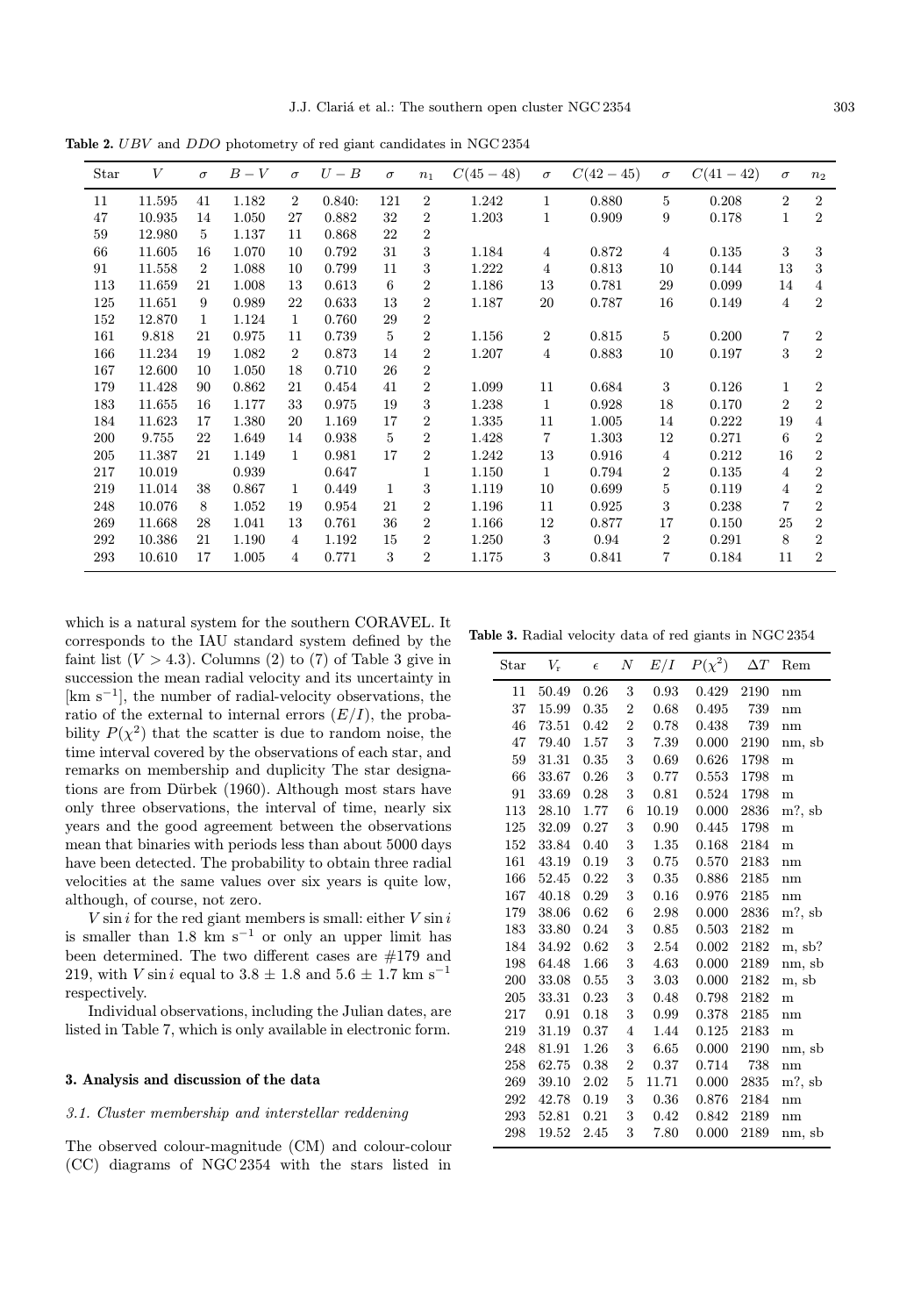

Fig. 1. The colour-magnitude diagram for red giant stars in NGC 2354. Confirmed or possible cluster members and red field stars are represented by filled and open circles, respectively. Spectroscopic binaries (underlined) are also indicated. The distance between the apparent ascending giant branch and the clump is much too large when compared to theoretical models

Table 2 are shown in Figs. 1 and 2. The selection process for cluster membership is here primarily based on the radial velocity data.

Fourteen stars with mean radial velocities larger than 40 km s<sup> $-1$ </sup> or lower than 20 km s<sup> $-1$ </sup> are undoubtedly non-members, four of them most probably spectroscopic binaries (see Table 3). The radial velocities of six non-SB obvious members from Table 4 (stars  $\#66$ , 91, 125, 152, 183 and 205) fall within an interval of only  $1.7 \text{ km s}^{-1}$ . The mean radial velocity of these stars is 33.40  $\pm$  0.27 km s<sup>-1</sup> (s.e. of the mean) and has been adopted for NGC 2354.

When the mean radial velocities of some stars differ by some  $2 - 2.5$  km s<sup>-1</sup> from the cluster mean velocity, i.e. differences well larger than  $3\sigma$ , it is more difficult to derive the membership from the radial velocity only. The examination of the colour-magnitude diagram may provide further help to the decision. Generally, there is a very good agreement between the kinematic and photometric membership estimates, but in the case of NGC 2354, there appear to be some contradictions. Although it is formally possible to compute membership probabilities, practically the results do not bring much insight in the membership determination. The six stars listed above would have high membership probabilities, and all other would be close to 0. In fact it does not properly take into account the case of the binaries, because the rough mean velocities are not fully representative of the true mean values. Further ob-



Fig. 2. The UBV two-colour diagram for the same stars as in Fig. 1, with the same notation. Triangles represent photographic data from Dürbeck  $(1960)$ . The continuous curve is the standard two-colour relationship for typical G and K giants as given by Fitzgerald (1970). Star  $#200$  has a peculiar  $U - B$ colour

servations, and not only radial velocities, but also proper motions, are needed to settle the point.

Stars #59 and 219 differ by 2.1 and 2.2 km s<sup>-1</sup> from this mean velocity so that they are possible cluster members. They could be long period, low amplitude binaries with an eccentric orbit. The position of both stars in the colour-magnitude diagram (Fig. 1) may also indicate that they are non-member. However, star #59 falls very close to star #152, which has a radial velocity  $(33.84 \text{ km s}^{-1})$  very close to the cluster mean. Star  $\#219$  has a high V sin i, like  $\#179$  which is a binary. The status of star  $\#184$ , a possible spectroscopic binary, is difficult to decide because it has a radial velocity close to the cluster mean but its position in Figs. 1 and 2 falls also too red, if one uses available isochrones to analyse the distribution of the red giants in the colour-magnitude diagram of NGC 2354. Finally, #200, the brightest red giant contributes to the definition of a plausible ascending giant branch.

The mean velocities of the confirmed spectroscopic binaries #113, 179 and 269 are based on observations not well distributed with respect to the mean cluster velocity as a result of the telescope time allocation. Accordingly, they are not yet representative of the real mean velocities of these stars. Although these mean values differ by about 5.3, 4.7 and 5.8 km s<sup>-1</sup> from the cluster mean, these stars are considered as probable members, because the observed individual radial velocities for each star do scatter around the cluster mean. A definitive statement about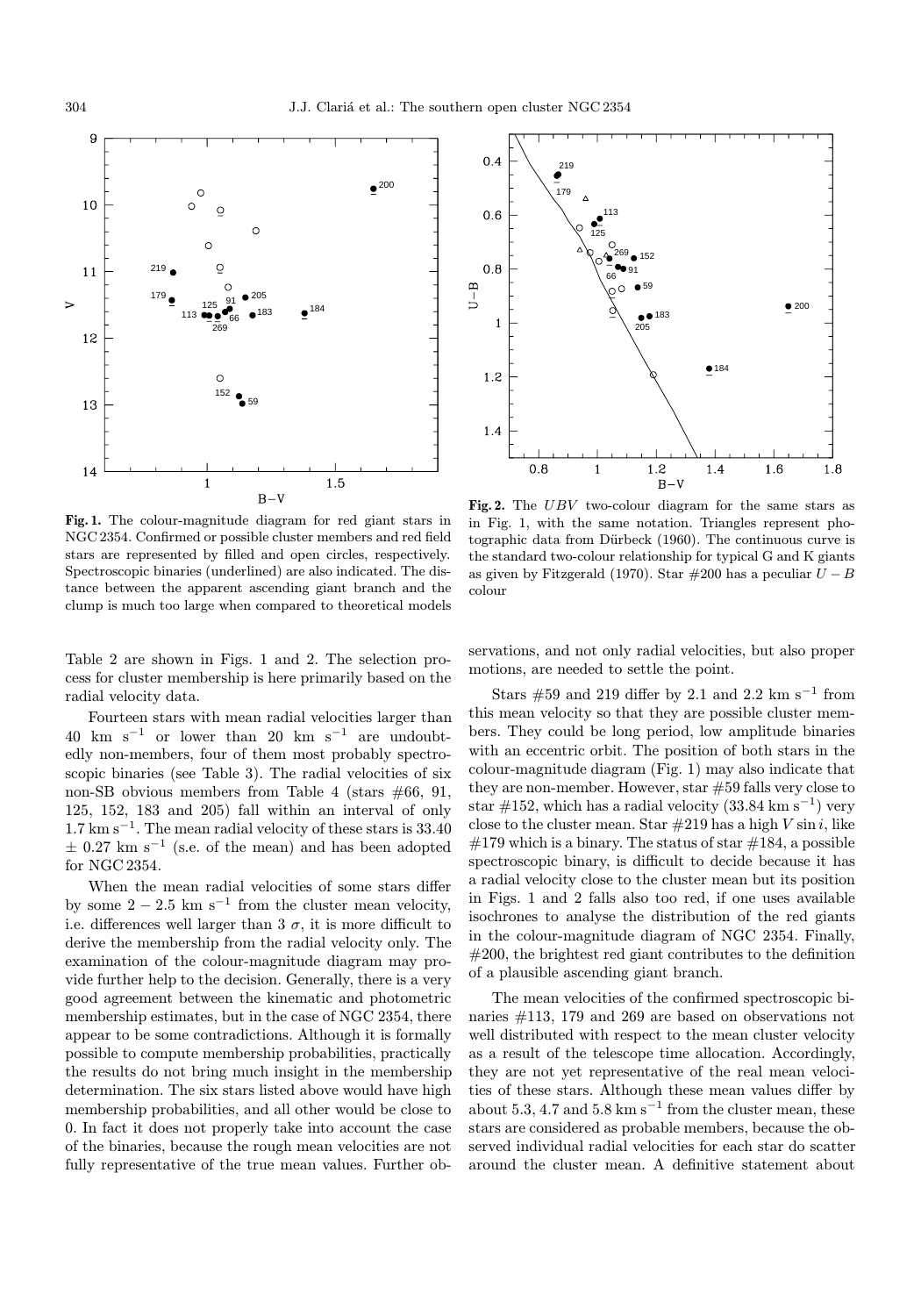their membership will await more observations and the determination of the orbits.

With the exception of stars #59, 152, 184 and 200, all the remaining members form an elongated clump of stars near  $V \simeq 11.5$  in the CM diagram. The position of stars  $\#179$  and 219 in the CM diagram is due to their binary character, certain for star #179 and probable for 219. The morphology of the CM diagram will be discussed later.

Cluster membership was also examined by applying the photometric criteria A and B described by Clariá  $\&$ Lapasset (1983). Taking into account the different combinations that might result from the application of both criteria, we decided to consider a star to have a high probability of being a cluster member if one (or both) of the criteria implies membership, while the other indicates that the star is a probable member. If one criterion (or both) suggests non-membership, the star is rejected as a cluster member. Finally, if both criteria simultaneously indicate probable membership, the star is then considered to be a probable member of the cluster.

To apply criteria A and B, the colour excess  $E(B V$ <sub>MS</sub> = 0.15 mag and true distance modulus  $(m-M)_0 =$ 10.80 both derived by Ahumada & Lapasset (1996) were adopted. The DDO colours were dereddened according to the reddening coefficients of McClure (1973) and the predicted luminosity class for each observed star was determined from the Schmidt-Kaler (1982) calibration assuming  $R = A_v / E(B - V) = 3.0$ .

Columns  $(6)-(9)$  of Table 4 contain the results from applying the photometric and kinematic criteria and the membership status finally adopted for each star  $(sb =$ spectroscopic binary,  $m =$  member,  $nm =$  non-member). Column (2) of Table 4 lists the  $E(B-V)_{\rm GK}$  colour excesses derived from Janes's (1977) iterative procedure, which is abundance independent and valid over a wide range of luminosities for Population I stars. The standard deviation  $\sigma_{\rm E}$ , calculated from Clariá's (1985) Eq. (10) is given in Col. (3), while Cols. (4) and (5) include the predicted luminosity class (LC) and the MK spectral type inferred from the dereddened DDO colours.

Although the results obtained from criterion A should be taken with caution because of the probable nonuniform reddening in the cluster field (Ahumada & Lapasset 1996), the agreement between the photometric analysis and the kinematic data is really excellent. This demonstrates once again that the photometric criteria A and B lead to reliable membership results provided the BV and DDO photometric data are of high quality. The only discrepant star  $(\#184)$ , an apparent radial velocity member, has a reddening significantly larger than those of the cluster giants (see Table 4), compatible with its position in the CM and CC diagrams. Since this star is located in an apparently obscured region in the cluster field and has a metal content nearly similar to that of the remaining red giants (see Sect. 3.2.1), we have retained it as a possible cluster member.

|  |  |  | Table 4. Red giant membership results |  |
|--|--|--|---------------------------------------|--|
|--|--|--|---------------------------------------|--|

|         | Star $E(B-V)$ $\sigma_{\rm E}$ LC |                  |              | МK                      |           |                    |   | Membership                       |
|---------|-----------------------------------|------------------|--------------|-------------------------|-----------|--------------------|---|----------------------------------|
|         |                                   |                  | Pred. DDO    |                         |           | Photom. $V_r$ Fin. |   |                                  |
|         |                                   |                  |              |                         |           | $(A)$ $(B)$        |   |                                  |
| 11      | 0.20                              |                  |              | $0.02$ II/III G9 III    | nm m      |                    |   | nm nm                            |
| 47      | 0.00                              |                  |              | $0.06$ II/III K1 III    | nm m      |                    |   | $nm$ nm $(sb)$                   |
| $59^a$  |                                   |                  |              |                         |           |                    | m | m                                |
| 66      | 0.14                              | $0.03$ III       |              | K0III/IVm               |           | m                  | m | m                                |
| 91      | 0.17                              |                  |              | $0.03$ II/III G5 II/III | m         | m                  | m | m                                |
| 113     | 0.12                              | $0.06$ III       |              | G5 III                  | ${\bf m}$ | m                  |   | $m?$ m? (sb)                     |
| 125     | 0.09                              | $0.06$ III       |              | $G5$ II/III             | ${\bf m}$ | m                  | m | m                                |
| $152^a$ |                                   |                  |              |                         |           |                    | m | m                                |
| 161     | 0.07                              | $0.03$ II        |              | G8 III                  |           | nm pm              |   | nm nm                            |
| 166     | 0.08                              |                  |              | $0.02$ II/III KOIII     | nm m      |                    |   | nm nm                            |
| $179^b$ |                                   |                  |              |                         |           |                    |   | $m?$ m?(sb)                      |
| 183     | 0.16                              | $0.08$ III       |              | $K0/1$ III              | m         | m                  | m | m                                |
| 184     | 0.31                              |                  |              | $0.05$ II/III K1 III    |           | nm m               | m | $m?$ (sb?)                       |
| 200     | 0.17                              |                  | $0.04$ II    | $K4/5$ III              | m         | pm                 | m | $m$ (sb)                         |
| 205     | 0.09                              |                  | $0.03\,$ III | $K0/1$ III              |           | pm m               | m | m                                |
| 217     | 0.02                              | $0.03$ $\rm{II}$ |              | $G5/8$ III              |           | nm pm              |   | nm nm                            |
| $219^b$ |                                   |                  |              |                         |           |                    | m | m                                |
| 248     | 0.00                              |                  | $0.05$ II    | $K1/2$ III              |           | nm pm              |   | $nm \, \text{nm} \, \text{(sb)}$ |
| 269     | 0.12                              | $0.05$ III       |              | K0III                   | m         | m                  |   | $m?$ $m?$ (sb)                   |
| 292     | 0.02                              |                  |              | $0.02$ II/III K1/2 III  | nm m      |                    |   | nm nm                            |
| 293     | 0.04                              |                  |              | $0.02$ II/III G9 III    | nm m      |                    |   | nm nm                            |

<sup>a</sup> Not observed in the DDO system.

 $<sup>b</sup>$  Star outside the range of the DDO calibration.</sup>

The interstellar reddening derived from Janes's (1977) method average to  $\langle E(B-V)_{\rm GK}\rangle = 0.13 \pm 0.03$  mag, in very good agreement with the previous values derived by Dürbeck  $(1960)$  and Ahumada & Lapasset  $(1996)$ . However, the individual  $E(B-V)_{\text{GK}}$  values listed in Table 4 were used to correct the DDO photometry for interstellar reddening.

## 3.2. Metal content

## 3.2.1. DDO and UBV abundance parameters

As a first abundance indicator, we have used the intrinsic DDO colour index  $C_0(41 - 42)$ , which is an excellent abundance indicator measuring the strength of the λ4216 cyanogen band, such that the larger the index the greater the absorption by this band. Using this parameter we have computed for each cluster red giant the new cyanogen anomaly,  $\Delta CN$ , defined by Piatti et al. (1993) as the difference between the dereddened  $C_0(41 - 42)$  and the standard value of this index corresponding to a star with the same temperature and surface gravity, but not with the same  $C_0(42 - 45)$ and  $C_0(45-48)$  as the star in question. Column (3) of Table 5 lists the cyanogen anomaly  $\Delta CN$  obtained for nine cluster giants. No value could be determined for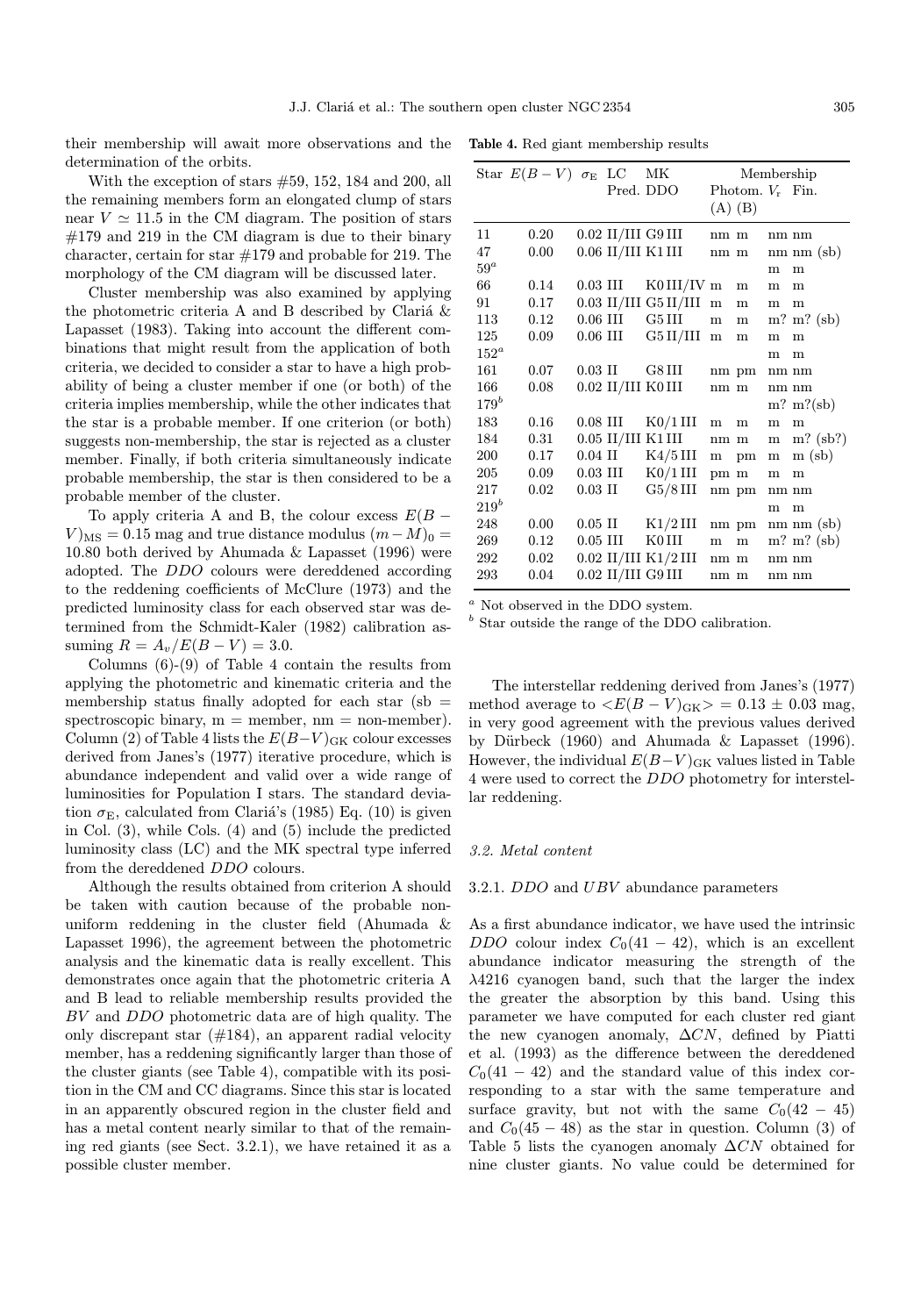Table 5. Abundance parameters of cluster giants

|                  | Star $\delta(U-B)$ $\Delta CN$ $\Delta'_1$ $\Delta'_2$ |          |          |                                     | $\Delta'_2$                                                   |             |             |
|------------------|--------------------------------------------------------|----------|----------|-------------------------------------|---------------------------------------------------------------|-------------|-------------|
|                  |                                                        |          |          |                                     |                                                               | $\Delta_4'$ | $\Delta'_5$ |
| $59^a$           |                                                        |          |          |                                     | $-0.06$ $-0.203$ $-0.065$ $-0.267$ $-0.120$ $-0.143$          |             |             |
| 66               |                                                        |          |          |                                     | $-0.02$ 0.008 $-0.190$ $-0.069$ $-0.258$ $-0.096$ $-0.121$    |             |             |
| 91               |                                                        |          |          |                                     | $-0.01$ $-0.054$ $-0.207$ $-0.039$ $-0.246$ $-0.153$ $-0.167$ |             |             |
| 113              |                                                        |          |          |                                     | $-0.12$ $-0.066$ $-0.102$ $-0.049$ $-0.151$ $-0.023$ $-0.040$ |             |             |
| 125              |                                                        |          |          |                                     | $-0.08$ $-0.032$ $-0.138$ $-0.055$ $-0.192$ $-0.054$ $-0.073$ |             |             |
| $179^{b}$        | 0.00                                                   |          |          |                                     | $ -0.176$ $-0.035$ $-0.210$ $-0.111$ $-0.121$                 |             |             |
| 183              |                                                        |          |          |                                     | $0.00 - 0.028 - 0.206 - 0.024 - 0.230 - 0.187 - 0.197$        |             |             |
| 184 <sup>c</sup> |                                                        | $-0.047$ |          | the second company of the second    |                                                               |             |             |
| $200^c$          |                                                        | $-0.028$ |          | and the contract of the contract of |                                                               |             |             |
| 205              | $-0.03$                                                | $-0.031$ | $-0.012$ |                                     | $0.000$ $-0.011$ $-0.014$ $-0.014$                            |             |             |
| 219 <sup>b</sup> | 0.00                                                   |          |          |                                     | $-0.146$ $-0.019$ $-0.163$ $-0.103$ $-0.107$                  |             |             |
| 269              |                                                        |          |          |                                     | $-0.01$ $-0.037$ $-0.051$ $-0.016$ $-0.066$ $-0.023$ $-0.027$ |             |             |

 $a$  Not observed in the  $DDO$  system.

 $<sup>b</sup>$  Outside the range of the  $DDO$  calibration.</sup>

 $\degree$  Outside the range of the Washington calibration.

stars #59, 179 and 219 which fall outside the range of Piatti et al. (1993) calibration. The mean cyanogen anomaly is  $\langle \Delta CN \rangle = -0.035 \pm 0.007$  (m.e.), the negative sign indicating a weak cyanogen band compared with the mean for solar neigbourhood K giants. The cluster metallicity derived from the  $[Fe/H]$  versus  $\Delta CN$  relation given by Piatti et al. (1993) is then  $[Fe/H] = -0.29 \pm 0.10$ . We note that the  $DDO$  abundance derived for star  $\#184$  $(Fe/H] = -0.3$ ) suggests again that this is a cluster giant.

We also examine the cluster abundance by determining the ultraviolet excesses  $\delta(U - B)$  with respect to the field K giants. These quantities were derived using Janes's (1979) Eq. (7) and comparing the  $(U - B)_0$  and  $(B - V)_0$ intrinsic colours of the cluster giants with the standard class III two-colour line of Fitzgerald (1970) (see Fig. 2). The derived UV excesses are then directly comparable to  $\Delta CN$ , which is also based on typical field stars. The computed  $\delta(U - B)$  excesses are given in Table 5. The mean value  $\langle \delta (U - B) \rangle = -0.03 \pm 0.01$  (m.e.) derived from 10 cluster giants implies  $[Fe/H] \simeq -0.3$ , if Janes's (1979) Eq.  $(8)$  and Janes's  $(1975)$  Eq.  $(2)$  are used. We note that this value practically does not change if the three spectroscopic binaries #113, 179 and 269 are omitted. The resulting metallicity is then in excellent agreement with that found from the DDO data. Therefore, both  $\Delta CN$ and  $\delta(U-B)$  values support the conclusion that NGC 2354 is a moderately metal-poor open cluster.

## 3.2.2. Washington abundance parameters

The Washington photometric system provides several independent metallicity indicators. Geisler et al. (1991) have defined fiducial lines for solar abundance giants in the Washington colour-colour diagrams, including the  $(C - T_1)_0 / (T_1 - T_2)_0$ ,  $(C - M)_0 / (M - T_2)_0$  and

 $(C-T_1)_0/(M-T_2)_0$  relations. The abundance-sensitive index  $\Delta$  is the difference between the observed colour and the solar-abundance colour at the observed  $(T_1 - T_2)$  [or  $(M - T_2)$ , where all colours refer to dereddened values. Geisler et al. (1991) described a method for correcting the decrease in abundance sensitivity with temperature and established new empirical calibrations of the abundance indices  $\Delta_1' - \Delta_5'$  with [Fe/H], where  $\Delta_1' - \Delta_5'$  refer respectively to  $\Delta'(C - M)_{T_1 - T_2}$ ,  $\Delta'(M - T_1)_{T_1 - T_2}$ ,  $\Delta'(C-T_1)_{T_1-T_2}, \, \Delta'(C-M)_{M-T_2} \text{ and } \Delta'(C-T_1)_{M-T_2}.$ These  $\Delta'$  indices can be calculated from the  $\Delta$  indices using Eq. (2) of Geisler et al. (1991). The derived Washington abundance indices for NGC 2354 giants are given in Cols.  $(4)-(8)$  of Table 5. Stars  $\#184$  and 200 fall outside the range of the Washington calibration. The resulting mean values and standard deviations of the mean from ten cluster giants are:

$$
\langle \Delta'_1 \rangle = \langle \Delta'(C - M)_{T_1 - T_2} \rangle = -0.14 \pm 0.03,
$$
  
\n
$$
\langle \Delta'_2 \rangle = \langle \Delta'(M - T_1)_{T_1 - T_2} \rangle = -0.04 \pm 0.01,
$$
  
\n
$$
\langle \Delta'_3 \rangle = \langle \Delta'(C - T_1)_{T_1 - T_2} \rangle = -0.18 \pm 0.03,
$$
  
\n
$$
\langle \Delta'_4 \rangle = \langle \Delta'(C - M)_{M - T_2} \rangle = -0.09 \pm 0.02,
$$
  
\n
$$
\langle \Delta'_5 \rangle = \langle \Delta'(C - T_1)_{M - T_2} \rangle = -0.10 \pm 0.02.
$$

These values practically do not change if the three spectroscopic binaries #113, 179 and 269 are omitted. Using the abundance calibration of Geisler et al. (1991), the above mean indices yield  $[Fe/H]_1 = -0.37 \pm 0.06$ ,  $[Fe/H]_2 = -0.33 \pm 0.06$ ,  $[Fe/H]_3 = -0.37 \pm 0.06$ ,  $[Fe/H]_4 = -0.32 \pm 0.07$  and  $[Fe/H]_5 = -0.32 \pm 0.07$ . The average of the five Washington abundance estimates,  $[Fe/H] = -0.34 \pm 0.02$  (s.d.), is in very good agreement with the values derived from both the DDO data and the UV excesses.

NGC 2354 is therefore on the metal-poor side of the distribution of the intermediate-age open clusters. Since this cluster is located about 1.4 kpc from the Sun at  $l =$ 238 $^{\circ}$ , its adopted metallicity ([Fe/H] = -0.30) is consistent with the existence of a radial metallicity gradient in the Galactic disk (see, e.g., Janes 1979; Piatti et al. 1995).

## 4. The colour-magnitude diagram

The  $M_V$  vs.  $(B - V)_0$  diagram for the giant members or probable members of NGC 2354 is plotted in Fig. 3. By adopting the true distance modulus  $(m-M)_0 = 10.80$ from Ahumada & Lapasset (1996) and our mean  $E(B-V)$ colour excess, the age of NGC 2354 may be estimated by fitting theoretical isochrones computed by Bertelli et al. (1994), which include mass loss and moderate overshooting. In Fig. 3 we plotted the isochrones for  $Y = 0.25$ ,  $Z = 0.008$ , equivalent to [Fe/H] = -0.4, and log t = 8.8, 9.0 and 9.2. A reasonable fit has been found for the isochrone of  $log t = 9.0$  both for the Bertelli et al. (1994) and Schaller et al. (1992) isochrones. A better age determination is awaiting more precise CCD data to replace the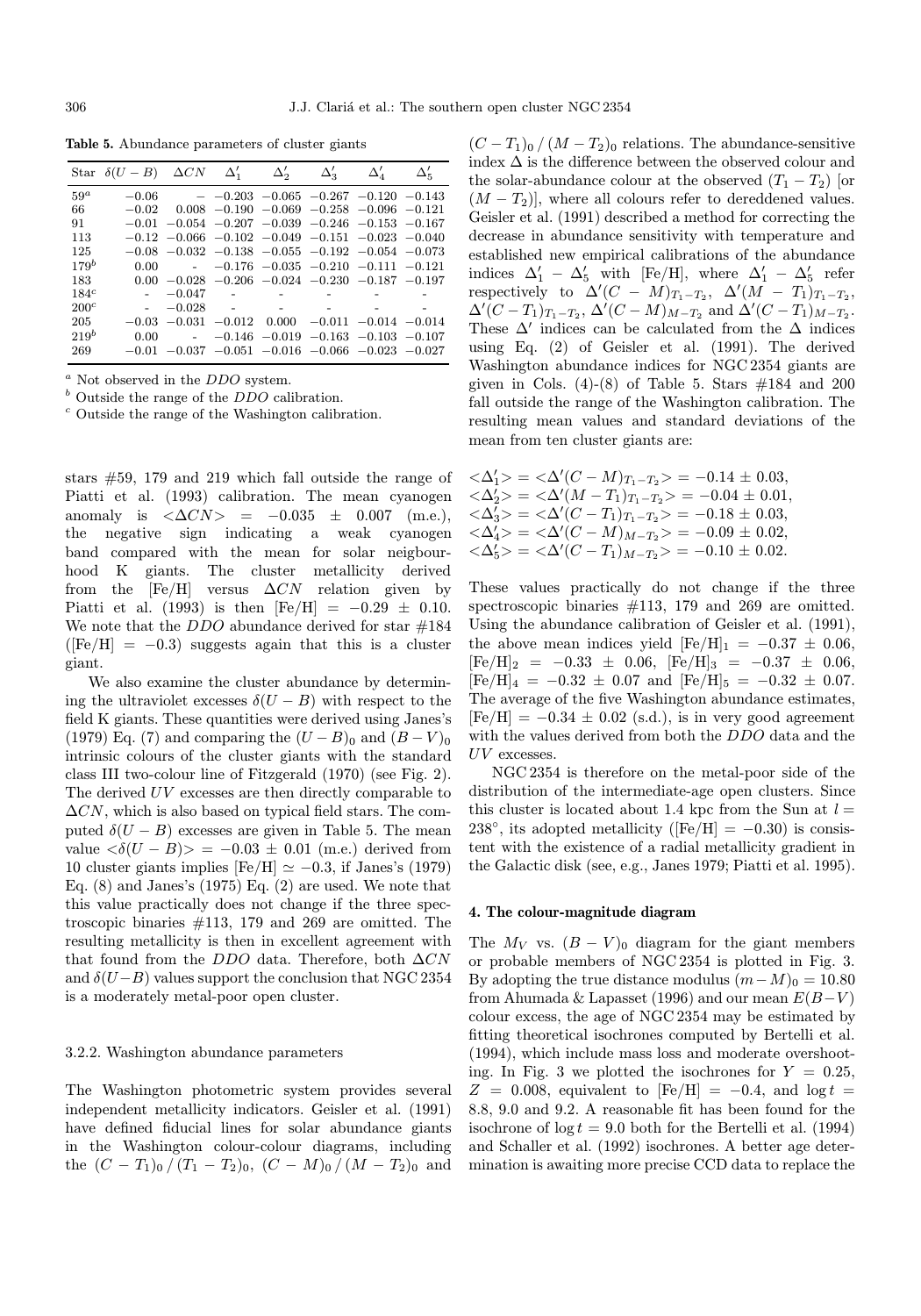old, photographic data of Dürbeck (1960) and the determination of membership of main-sequence stars. Neither set is able to reproduce correctly the distribution of all red giants, the Italian isochrones being too blue and the Swiss ones too red. The peculiar appearance of the red giant clump is partly due to the position of the binaries: binarity has a tendency to move points towards bluer B−V colours. A photometric decomposition of the two most pronounced binaries (#113, 179) has been attempted. The primary of  $#179$  falls with the other single clump stars, while that for  $\#113$  falls close to  $\#183$  and would define the ascending giant branch.

From this, we could conclude that the shape of the isochrone is in good agreement with the overall distribution of the member red giants when the effect of binarity on the joined colours is properly taken into account. However, the positions of the four stars (#59, 152, 184 and 200) is quite puzzling. If the case of  $#184$  may be explained by differential reddening as mentioned above, no convincing explanation have been found for the three others. The agreement of the radial velocities with the cluster mean  $(V_r = 33.4 \text{ km s}^{-1})$ , in particular that for #152 (33.84 km s<sup>-1</sup>) and #200 (33.08 km s<sup>-1</sup>), cannot be fortuitous. Red giants with colours redder that those of the bottom of the ascending red giant branch have been found in NGC 6940 (Mermilliod & Mayor 1989) and in NGC 2360 (Mermilliod & Mayor 1990), but both stars are binaries, which does not seem to be the case of stars #59 and 152. Five stars in an anomalous position with respect to the isochrone have been identified in the somewhat older cluster NGC 752 (Mermilliod et al. 1998), but they are bluer than the isochrone, not redder.

In many photometric analysis of the colour-magnitude diagrams, stars located outside the regular sequences are generally rejected, which gives the impression that sequences are clean. Independent kinematical data sometimes support the membership of stars located in an anomalous position. Clearly, additional observations are necessary before one can conclude that the four anomalous stars in NGC 2354 are really non-members. Meanwhile, the observed distribution of the red giants cannot be reproduced by any available model.

Acknowledgements. We are grateful to the referee, Dr J. Andersen, for his valuable remarks. We would like to thank ESO, CTIO and CASLEO for the generous allocation of observing time. Thanks are also due to M.A. Nicotra for his help with the software support. This work was partially supported by grants from the Argentinian institutions CONICET and CONICOR. The radial velocity program has been supported by continuous grants from the Swiss National Foundation for Scientific Research (FNRS).



Fig. 3.  $M_v$  vs.  $(B - V)_0$  diagram for NGC 2354. Confirmed or possible red giant members and red field stars are represented by filled and open circles, respectively. Spectroscopic binaries (underlined) are indicated. Dots represent photographic data from Dürbeck (1960). Isochrones corresponding to  $log t = 8.8$ , 9.0 and 9.2 (Bertelli et al. 1994) are plotted

## References

- Ahumada J.A., Lapasset E., 1996, Rev. Mex. Astron. Astrof., Ser. Conf. 8, 88
- Baranne A., Mayor M., Poncet J.-L., 1979, Vistas Astron. 23, 279
- Bertelli G., Bressan A., Chiosi C., 1985, A&A 150, 33
- Bertelli G., Bressan A., Chiosi C., Fagotto F., Nasi E., 1994, A&AS 106, 275
- Canterna R., 1976, AJ 81, 228
- Clari´a J.J., 1985, Bol. Asoc. Arg. Astron. 31, 381
- Clariá J.J., Lapasset E., 1983, JA&A 4, 117
- Clari´a J.J., Piatti A.E., 1994, Bol. Asoc. Arg. Astron. 39, 75
- Cousins A.W.J., 1973, Mem. R. Astron. Soc. 77, 223
- Cousins A.W.J., 1974, Mon. Notes Astron. Soc. S. Afr. 33, 149
- Dean J.F., 1981, South Afr. Astron. Obs. Circ. 6, 10
- Dürbeck W., 1960, Z.f. Astrophysik 49, 214
- Fitzgerald M.P., 1970, A&A 4, 234
- Geisler D., Clariá J.J., Minniti D., 1991, AJ 102, 1836
- Graham J.A., 1982, PASP 94, 244
- Janes K.A., 1975, ApJS 29, 161
- Janes K.A., 1977, PASP 89, 57
- Janes K.A., 1979, ApJS 39, 135
- Lapasset E., Ahumada J.A., 1996, A&A 314, 448
- Magalhães A.M, Benedetti E., Roland E.H., 1986, PASP 96, 383
- Mayor M., Maurice E., 1985, IAU Coll. 88, 299; Philip A.G.D. and Latham D. (eds.). Davis Press, Philadelphia
- McClure R.D., 1973, in Spectral Classification and Multicolour Photometry. D. Reidel Publ. Co., Dordrecht, Holland, p. 162